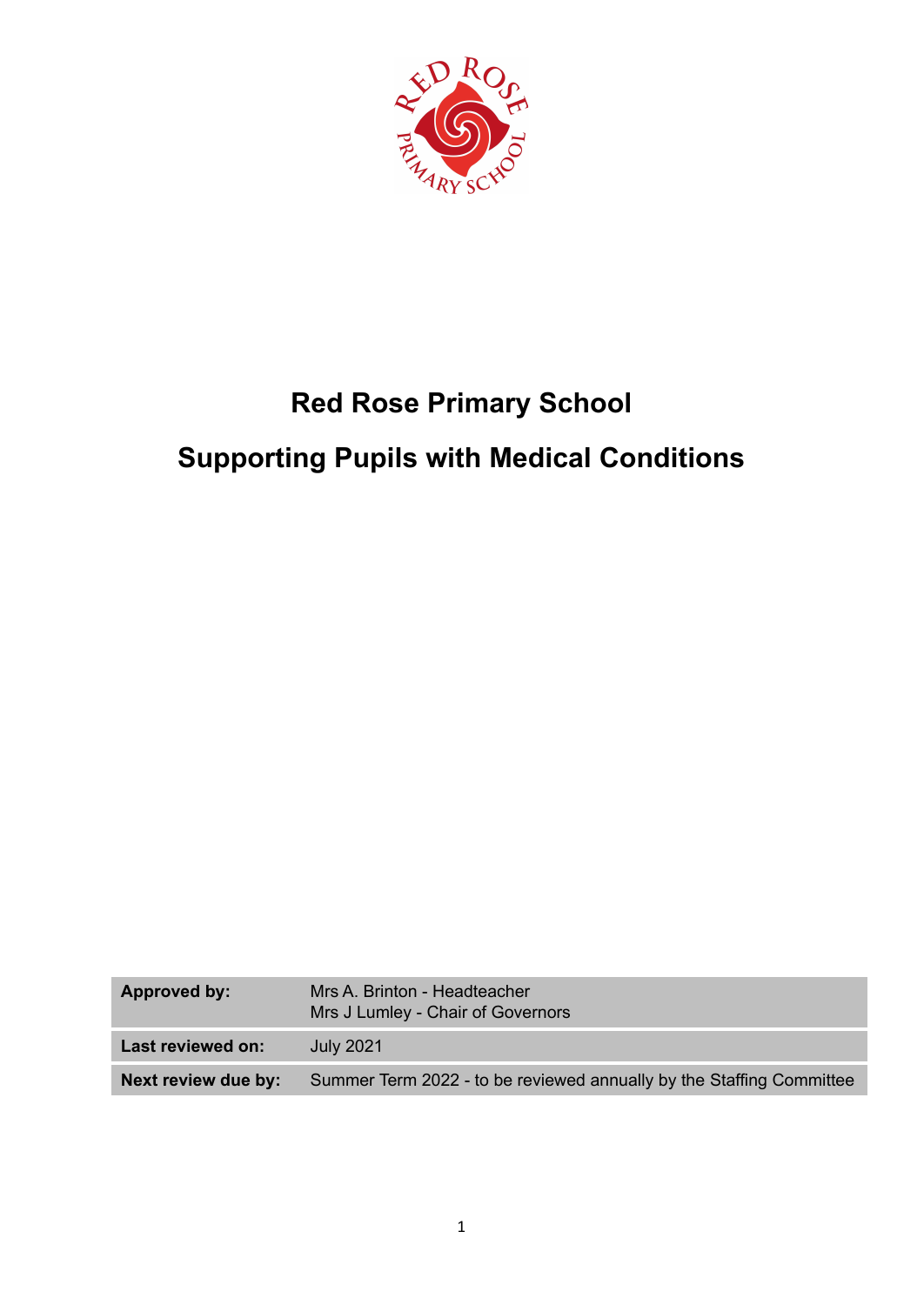

# **1. Aims**

This policy aims to ensure that:

- pupils, staff and parents understand how our school will support pupils with medical conditions
- pupils with medical conditions are properly supported to allow them to access the same education as other pupils, including school trips and sporting activities

The governing body will implement this policy by:

- making sure sufficient staff are suitably trained
- making staff aware of pupil's condition, where appropriate
- making sure there are cover arrangements to ensure someone is always available to support pupils with medical conditions
- providing supply teachers with appropriate information about the policy and relevant pupils
- developing and monitoring individual healthcare plans (IHPs)

The named person with responsibility for implementing this policy is the Headteacher.

# **2. Legislation and statutory responsibilities**

This policy meets the requirements under Section 100 of the [Children](http://www.legislation.gov.uk/ukpga/2014/6/part/5/crossheading/pupils-with-medical-conditions) and Families Act [2014](http://www.legislation.gov.uk/ukpga/2014/6/part/5/crossheading/pupils-with-medical-conditions), which places a duty on governing bodies to make arrangements for supporting pupils at their school with medical conditions.

It is also based on the Department for Education's statutory guidance: [Supporting](https://www.gov.uk/government/uploads/system/uploads/attachment_data/file/484418/supporting-pupils-at-school-with-medical-conditions.pdf) pupils at school with medical [conditions.](https://www.gov.uk/government/uploads/system/uploads/attachment_data/file/484418/supporting-pupils-at-school-with-medical-conditions.pdf)

# **3. Roles and responsibilities**

# 3.1 The governing body

The governing body has ultimate responsibility to make arrangements to support pupils with medical conditions. The governing body will ensure that sufficient staff have received suitable training and are competent before they are responsible for supporting children with medical conditions.

# 3.2 The Headteacher

The Headteacher will:

● make sure all staff are aware of this policy and understand their role in its implementation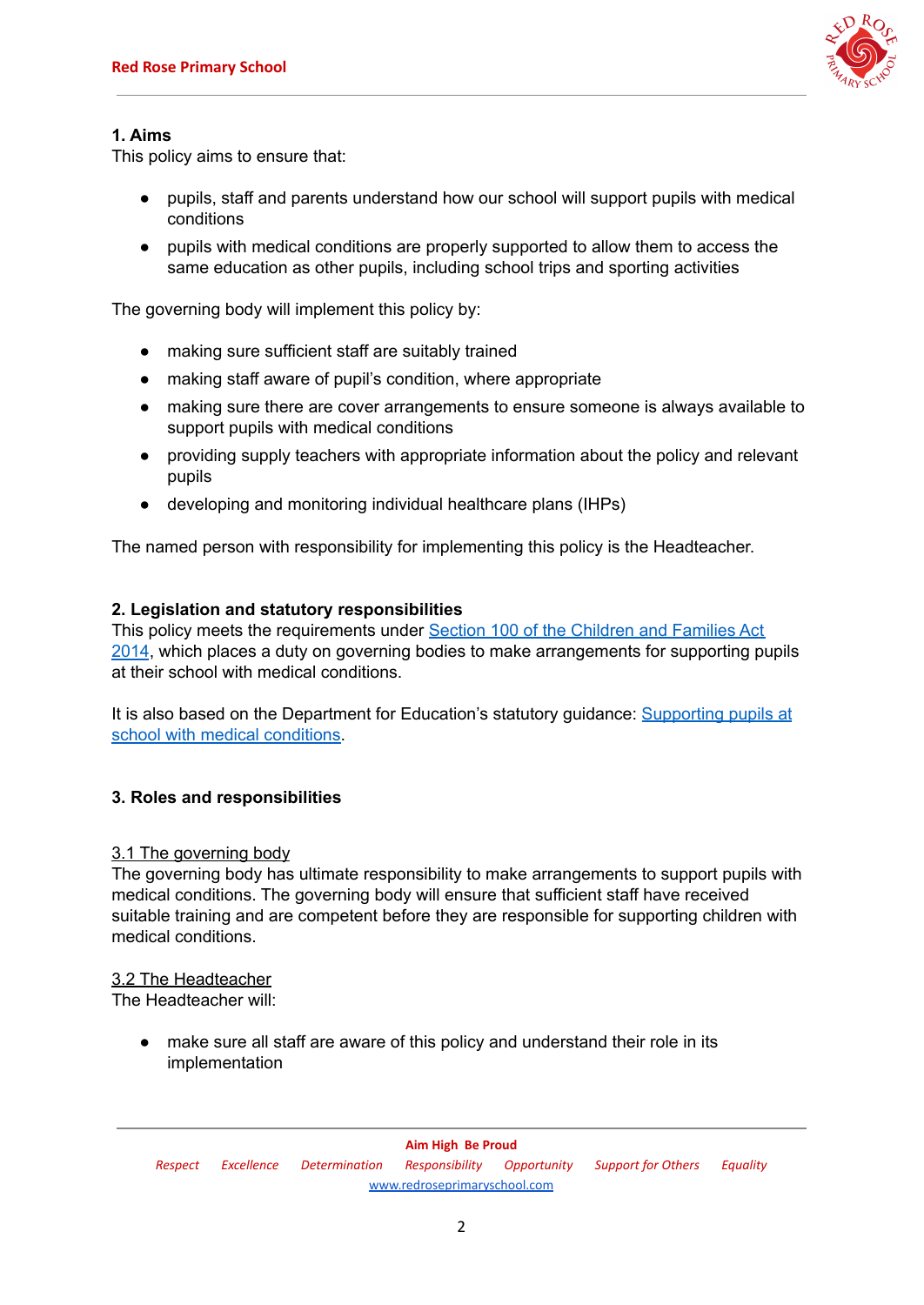

- ensure that there is a sufficient number of trained staff available to implement this policy and deliver against all individual healthcare plans (IHPs), including in contingency and emergency situations
- take overall responsibility for the development of IHPs
- make sure that school staff are appropriately insured and aware that they are insured to support pupils in this way
- contact the school nursing service in the case of any pupil who has a medical condition that may require support at school, but who has not yet been brought to the attention of the school nurse
- ensure that systems are in place for obtaining information about a child's medical needs and that this information is kept up to date

# 3.3 Staff

Supporting pupils with medical conditions during school hours is not the sole responsibility of one person. Any member of staff may be asked to provide support to pupils with medical conditions, although they will not be required to do so. This includes the administration of medicines.

Those staff who take on the responsibility to support pupils with medical conditions will receive sufficient and suitable training, and will achieve the necessary level of competency before doing so.

Teachers will take into account the needs of pupils with medical conditions that they teach. All staff will know what to do and respond accordingly when they become aware that a pupil with a medical condition needs help.

# 3.4 Parents

Parents will:

- provide the school with sufficient and up-to-date information about their child's medical needs
- be involved in the development and review of their child's IHP and may be involved in its drafting
- carry out any action they have agreed to as part of the implementation of the IHP e.g. provide medicines and equipment

# 3.5 Pupils

Pupils with medical conditions will often be best placed to provide information about how their condition affects them. Pupils should be fully involved in discussions about their medical support needs and contribute as much as possible to the development of their IHPs. They are also expected to comply with their IHPs.

# 3.6 School nurses and other healthcare professionals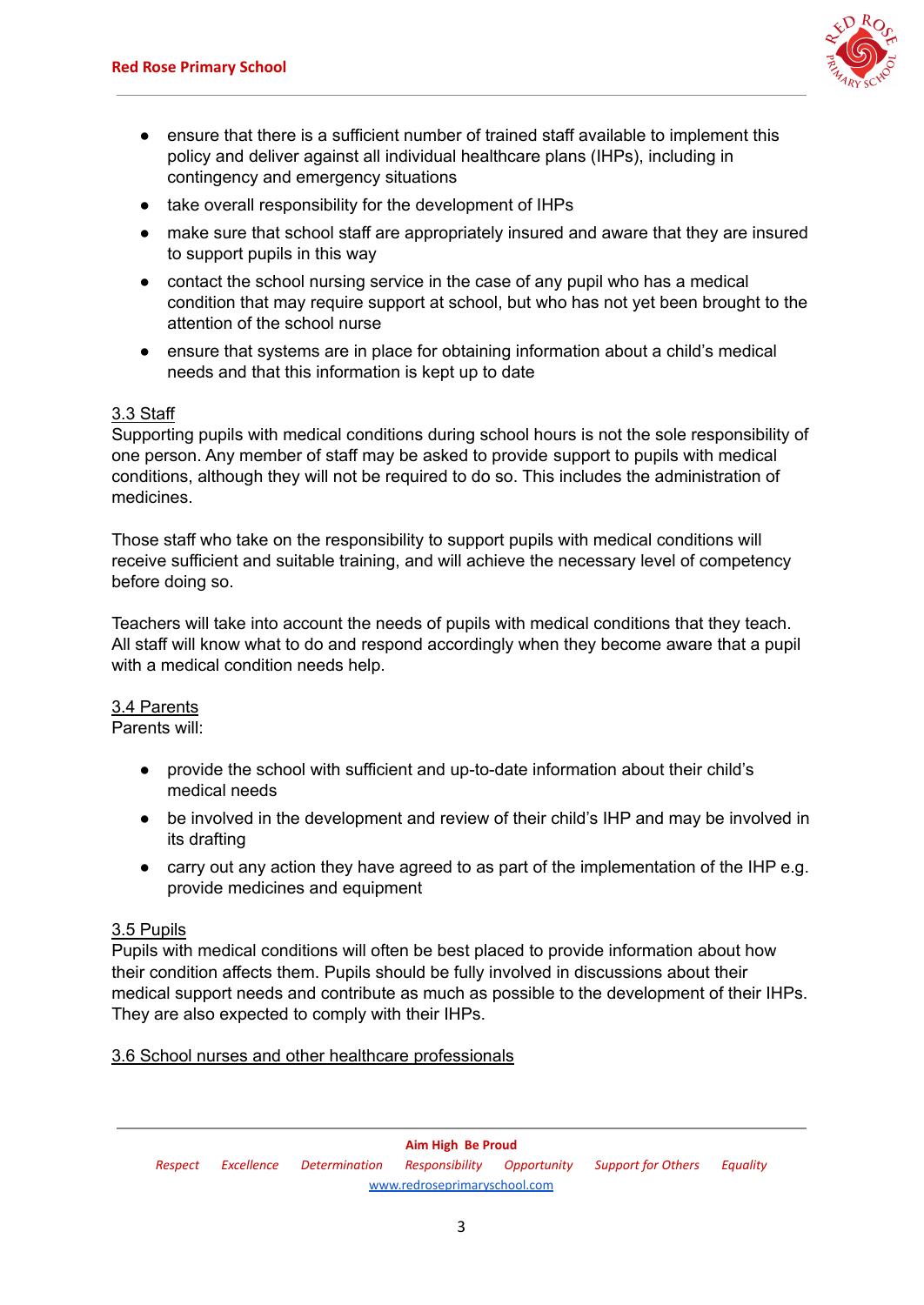

Our school nursing service will notify the school when a pupil has been identified as having a medical condition that will require support in school. This will be before the pupil starts school, wherever possible.

Healthcare professionals, such as GPs and paediatricians, will liaise with the school's nurses and notify them of any pupils identified as having a medical condition.

# **4. Equal opportunities**

Our school is clear about the need to actively support pupils with medical conditions to participate in school trips and visits, or in sporting activities, and not prevent them from doing so.

The school will consider what reasonable adjustments need to be made to enable these pupils to participate fully and safely on school trips, visits and sporting activities.

Risk assessments will be carried out so that planning arrangements take account of any steps needed to ensure that pupils with medical conditions are included. In doing so, pupils, their parents and any relevant healthcare professionals will be consulted.

#### **5. Being notified that a child has a medical condition**

When the school is notified that a pupil has a medical condition, the process outlined below will be followed to decide whether the pupil requires an IHP.

The school will make every effort to ensure that arrangements are put into place within 2 weeks, or by the beginning of the relevant term for pupils who are new to our school.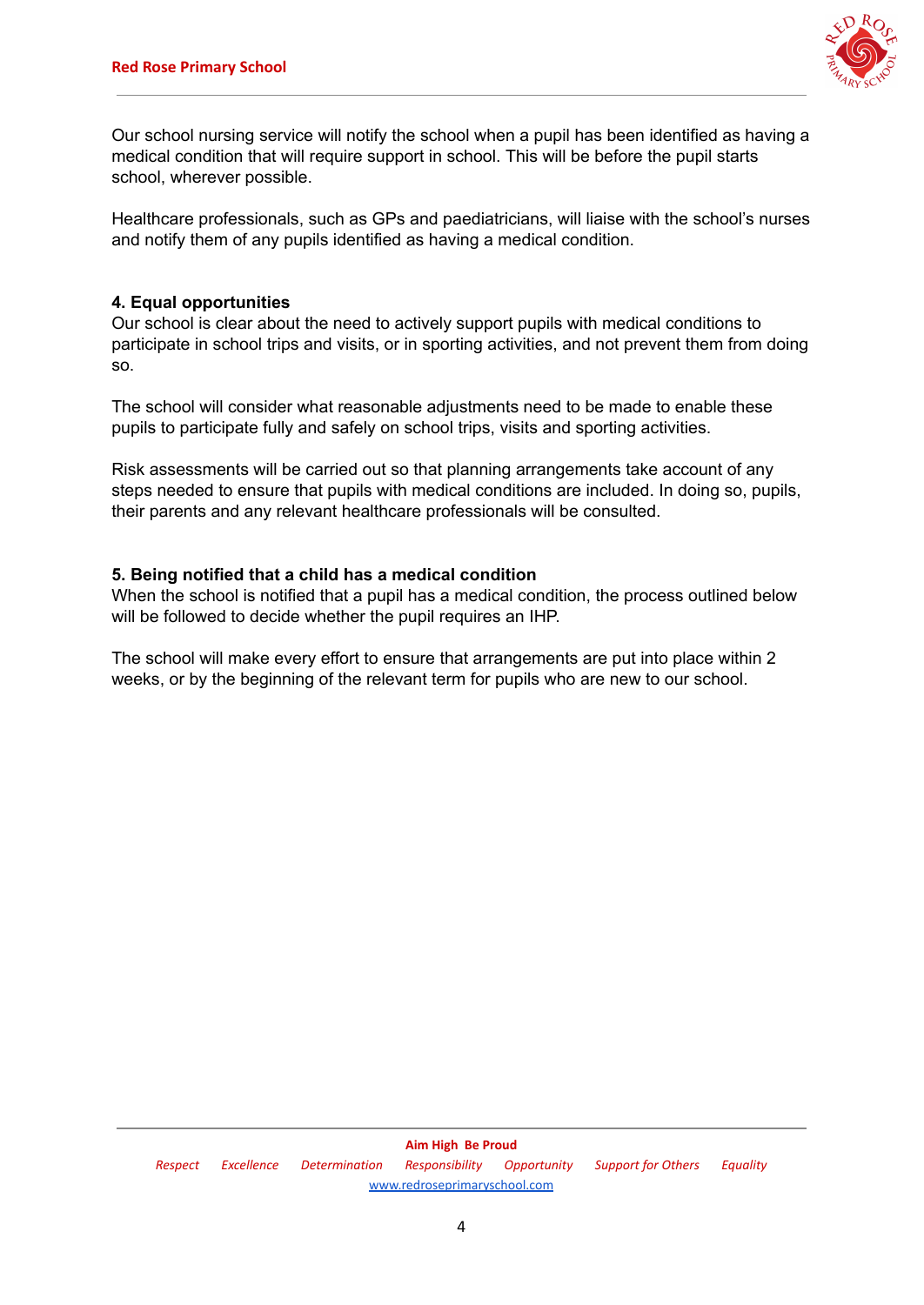



# **6. Individual healthcare plans**

The Headteacher/SENCO Lead has overall responsibility for the development of IHPs for pupils with medical conditions.

Plans will be reviewed at least annually, or earlier if there is evidence that the pupil's needs have changed.

Plans will be developed with the pupil's best interests in mind and will set out:

what needs to be done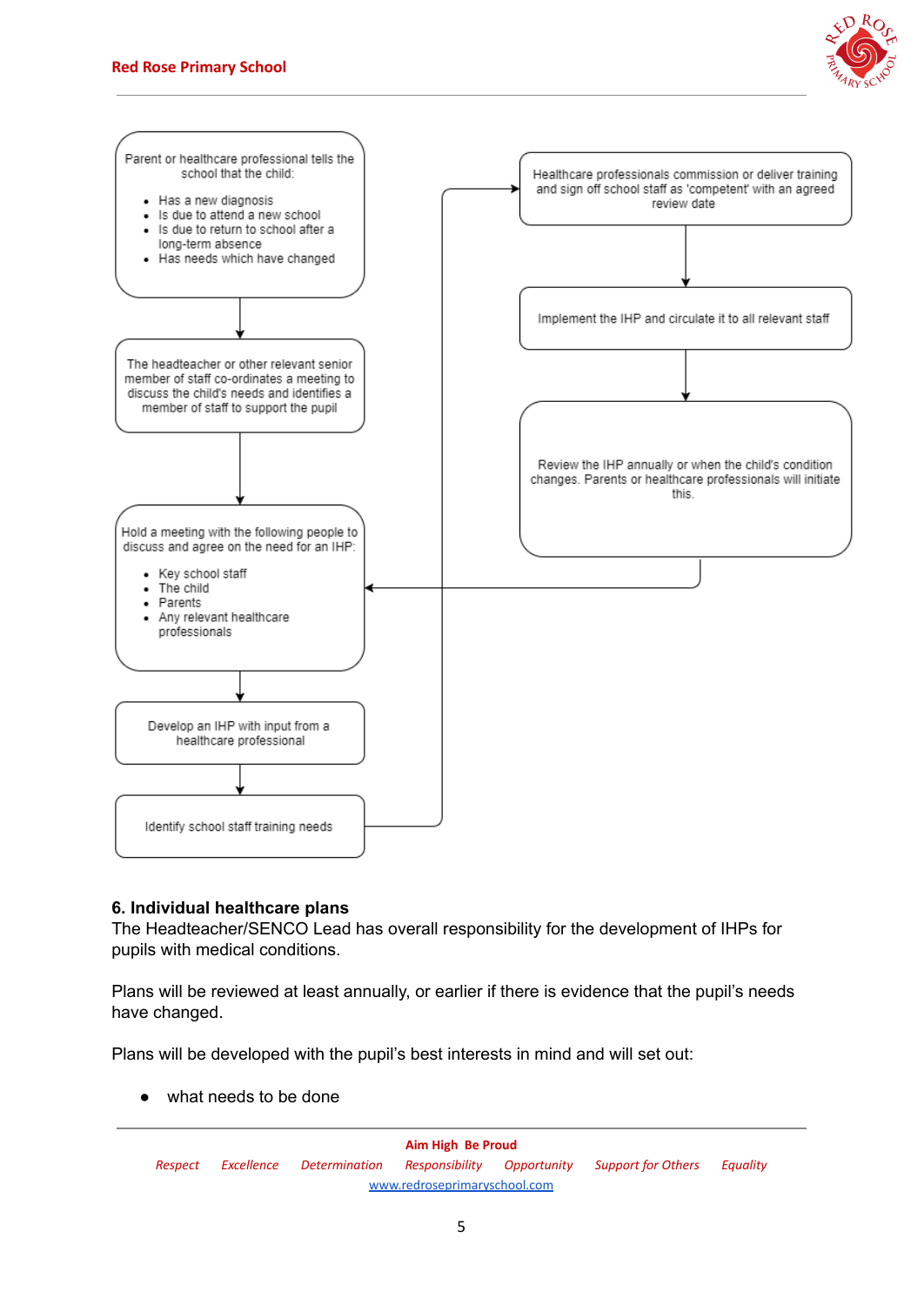

- when
- by whom

Not all pupils with a medical condition will require an IHP. It will be agreed with a healthcare professional and the parents when an IHP would be inappropriate or disproportionate. This will be based on evidence. If there is not a consensus, the Headteacher will make the final decision.

Plans will be drawn up in partnership with the school, parents and a relevant healthcare professional, such as the school nurse, specialist or paediatrician, who can best advise on the pupil's specific needs. The pupil will be involved wherever appropriate.

IHPs will be linked to, or become part of, any statement of special educational needs (SEN) or education, health and care (EHC) plan. If a pupil has SEN but does not have a statement or EHC plan, the SEN will be mentioned in the IHP.

The level of detail in the plan will depend on the complexity of the child's condition and how much support is needed. The governing body and the Headteacher/SENCO Lead will consider the following when deciding what information to record on IHPs:

- the medical condition, its triggers, signs, symptoms and treatments
- the pupil's resulting needs, including medication (dose, side effects and storage) and other treatments, time, facilities, equipment, testing, access to food and drink where this is used to manage their condition, dietary requirements and environmental issues, e.g. crowded corridors, travel time between lessons
- specific support for the pupil's educational, social and emotional needs. For example, how absences will be managed, requirements for extra time to complete exams, use of rest periods or additional support in catching up with lessons, counselling sessions
- the level of support needed, including in emergencies. If a pupil is self-managing their medication, this will be clearly stated with appropriate arrangements for monitoring
- who will provide this support, their training needs, expectations of their role and confirmation of proficiency to provide support for the pupil's medical condition from a healthcare professional, and cover arrangements for when they are unavailable
- who in the school needs to be aware of the pupil's condition and the support required
- arrangements for written permission from parents and the headteacher for medication to be administered by a member of staff, or self-administered by the pupil during school hours
- separate arrangements or procedures required for school trips or other school activities outside of the normal school timetable that will ensure the pupil can participate, e.g. risk assessments
- where confidentiality issues are raised by the parent/pupil, the designated individuals to be entrusted with information about the pupil's condition
- what to do in an emergency, including who to contact, and contingency arrangements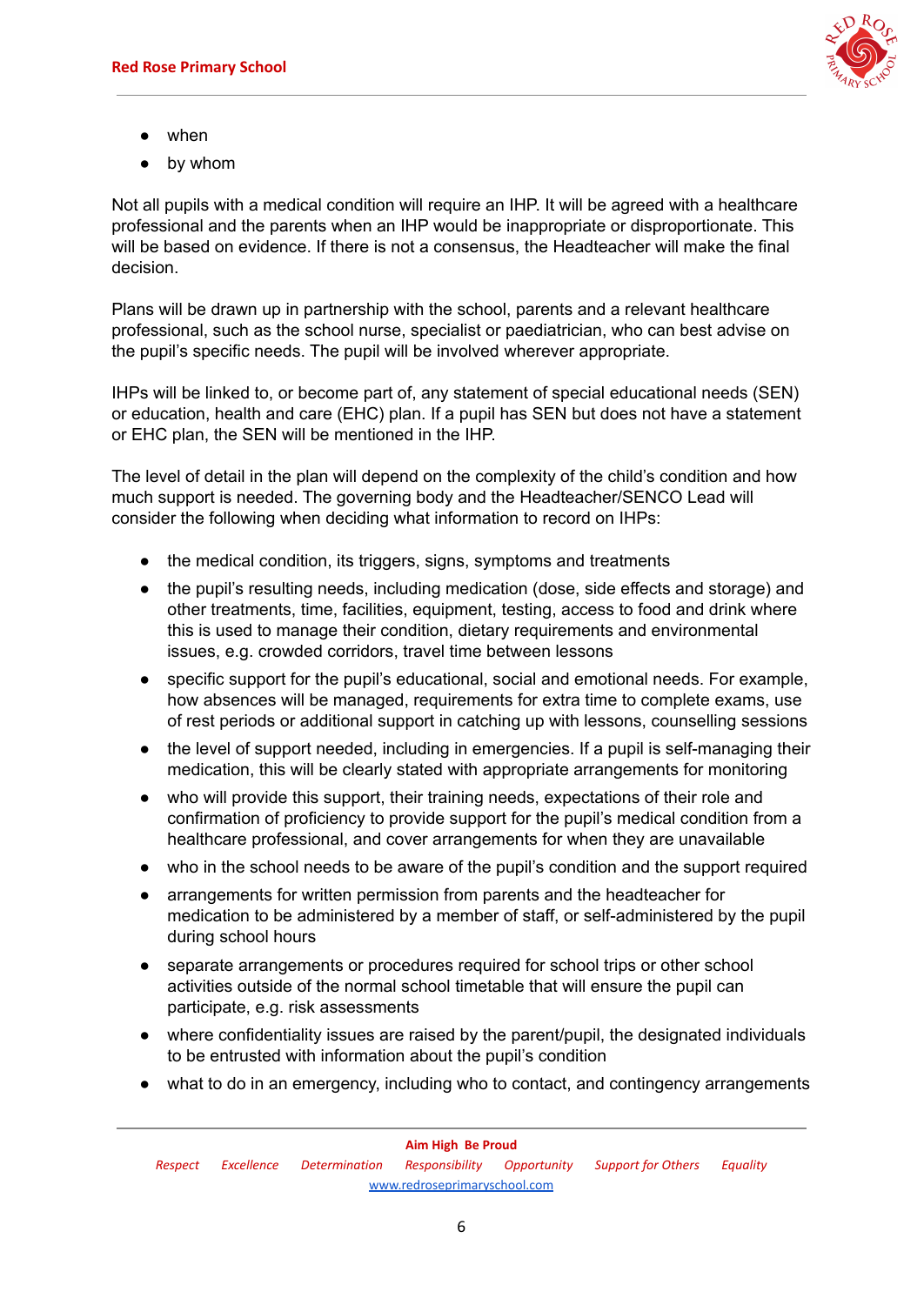

# **7. Managing medicines**

Prescription and non-prescription medicines will only be administered at school:

- when it would be detrimental to the pupil's health or school attendance not to do so **and**
- where we have parents' written consent

# **The only exception to this is where the medicine has been prescribed to the pupil without the knowledge of the parents.**

Pupils under 16 will not be given medicine containing aspirin unless prescribed by a doctor. Anyone giving a pupil any medication (for example, for pain relief) will first check maximum dosages and when the previous dosage was taken. Parents will always be informed.

The school will only accept prescribed medicines that are:

- in-date
- labelled
- provided in the original container, as dispensed by the pharmacist, and include instructions for administration, dosage and storage

The school will accept insulin that is inside an insulin pen or pump rather than its original container, but it must be in date.

All medicines will be stored safely. Pupils will be informed about where their medicines are at all times and be able to access them immediately. Medicines and devices such as asthma inhalers, blood glucose testing meters and adrenaline pens will always be readily available to pupils and not locked away.

Medicines will be returned to parents to arrange for safe disposal when no longer required.

# 7.1 Controlled drugs

[Controlled](http://www.nhs.uk/chq/Pages/1391.aspx?CategoryID=73) drugs are prescription medicines that are controlled under the [Misuse](http://www.legislation.gov.uk/uksi/2001/3998/schedule/1/made) of Drugs [Regulations](http://www.legislation.gov.uk/uksi/2001/3998/schedule/1/made) 2001 and subsequent amendments, such as morphine or methadone.

A pupil who has been prescribed a controlled drug may have it in their possession if they are competent to do so, but they must not pass it to another pupil to use. All other controlled drugs are kept in a secure cupboard in the school office and only named staff have access. Controlled drugs will be easily accessible in an emergency and a record of any doses used and the amount held will be kept.

# 7.2 Pupils managing their own needs

Pupils who are competent will be encouraged to take responsibility for managing their own medicines and procedures. This will be discussed with parents and it will be reflected in their IHPs.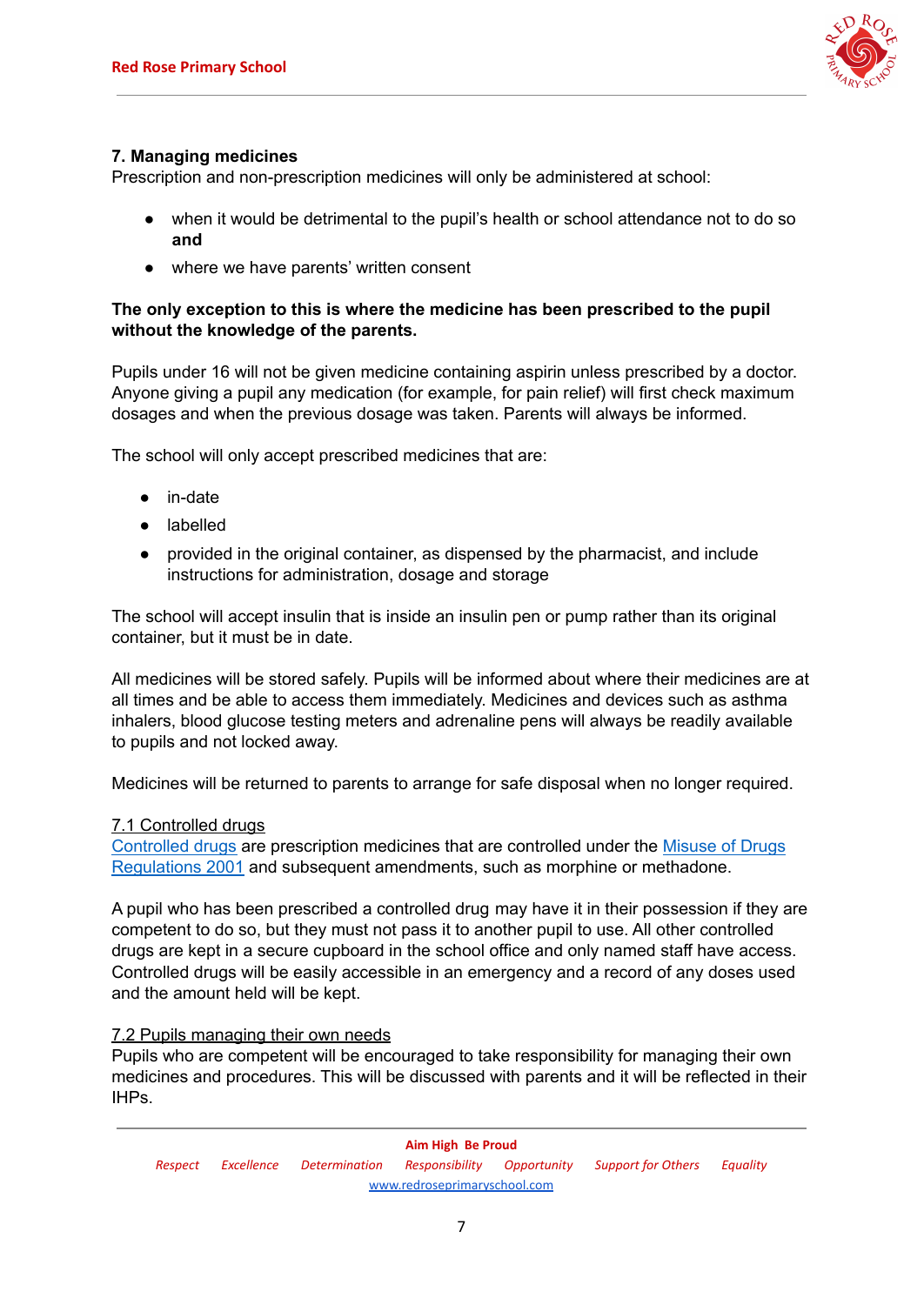

Pupils will be allowed to carry their own medicines and relevant devices wherever possible. Staff will not force a pupil to take a medicine or carry out a necessary procedure if they refuse, but will follow the procedure agreed in the IHP and inform parents so that an alternative option can be considered, if necessary.

# 7.3 Unacceptable practice

School staff should use their discretion and judge each case individually with reference to the pupil's IHP, but it is generally not acceptable to:

- **●** prevent pupils from easily accessing their inhalers and medication, and administering their medication when and where necessary
- **●** assume that every pupil with the same condition requires the same treatment
- **●** ignore the views of the pupil or their parents
- **●** ignore medical evidence or opinion (although this may be challenged)
- **●** send children with medical conditions home frequently for reasons associated with their medical condition or prevent them from staying for normal school activities, including lunch, unless this is specified in their IHPs
- **●** if the pupil becomes ill, send them to the school office or medical room unaccompanied or with someone unsuitable
- **●** penalise pupils for their attendance record if their absences are related to their medical condition, e.g. hospital appointments
- **●** prevent pupils from drinking, eating or taking toilet or other breaks whenever they need to in order to manage their medical condition effectively
- **●** require parents, or otherwise make them feel obliged, to attend school to administer medication or provide medical support to their pupil, including with toileting issues – no parent should have to give up working because the school is failing to support their child's medical needs
- **●** prevent pupils from participating, or create unnecessary barriers to pupils participating in any aspect of school life, including school trips, e.g. by requiring parents to accompany their child
- **●** administer, or ask pupils to administer, medicine in school toilets

#### **8. Emergency procedures**

Staff will follow the school's normal emergency procedures (for example, calling 999). All pupils' IHPs will clearly set out what constitutes an emergency and will explain what to do. If a pupil needs to be taken to hospital, staff will stay with the pupil until the parent arrives, or accompany the pupil to hospital by ambulance.

# **9. Training**

Staff who are responsible for supporting pupils with medical needs will receive suitable and sufficient training to do so.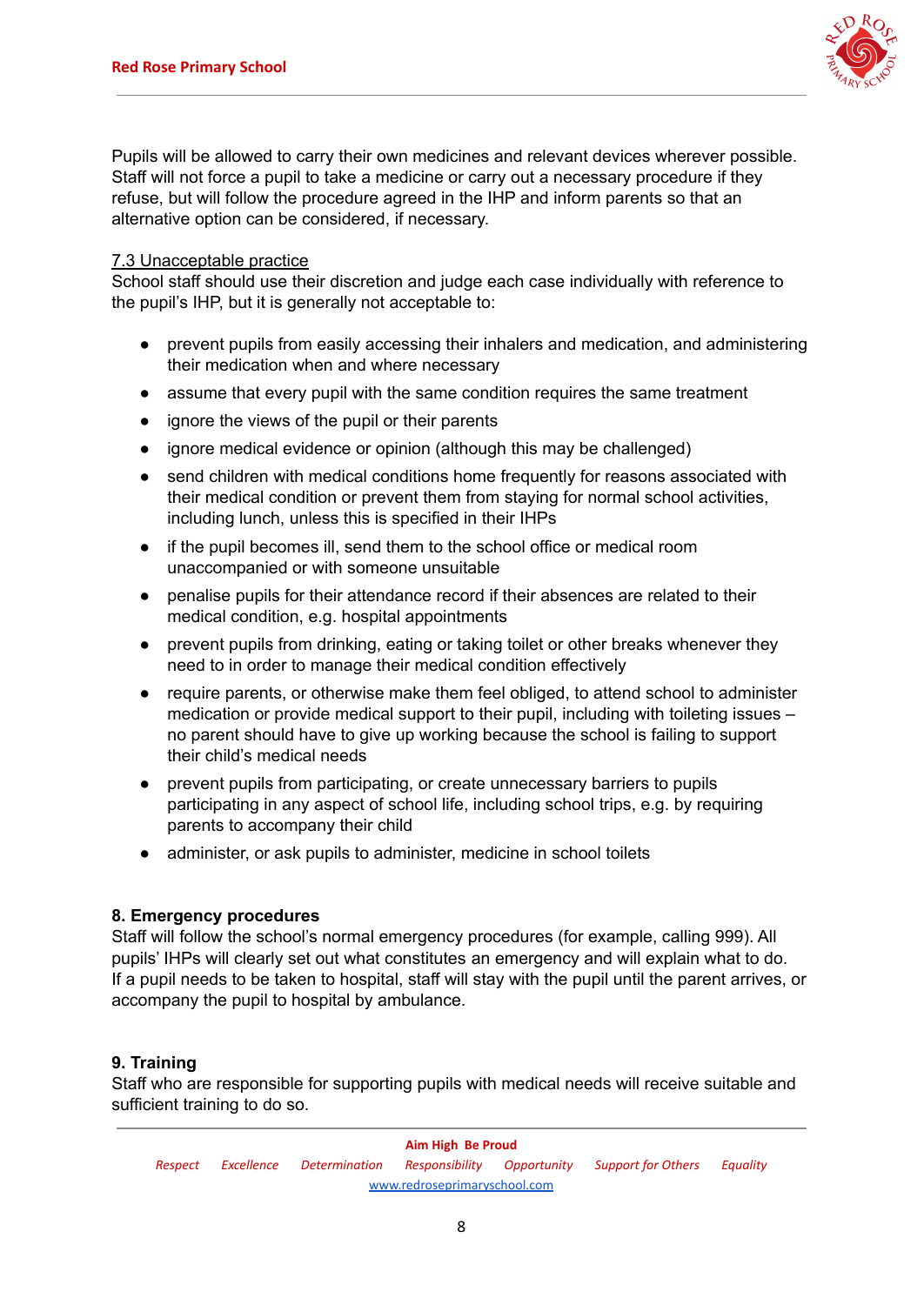

The training will be identified during the development or review of IHPs. Staff who provide support to pupils with medical conditions will be included in meetings where this is discussed.

The relevant healthcare professionals will lead on identifying the type and level of training required and will agree this with the Headteacher. Training will be kept up to date.

Training will:

- be sufficient to ensure that staff are competent and have confidence in their ability to support the pupils
- fulfil the requirements in the IHPs
- help staff to have an understanding of the specific medical conditions they are being asked to deal with, their implications and preventative measures

Healthcare professionals will provide confirmation of the proficiency of staff in a medical procedure, or in providing medication.

All staff will receive training so that they are aware of this policy and understand their role in implementing it, for example, with preventative and emergency measures so they can recognise and act quickly when a problem occurs. This will be provided for new staff during their induction.

# **10. Record keeping**

The governing body will ensure that written records are kept of all medicine administered to pupils. Parents will be informed if their pupil has been unwell at school.

IHPs are kept in a readily accessible place which all staff are aware of.

#### **11. Liability and indemnity**

The governing body will ensure that the appropriate level of insurance is in place and appropriately reflects the school's level of risk.

Teachers who undertake responsibilities within this policy will be assured by the Headteacher that they are covered by the LA/school's insurance.

Full written insurance policy documents are available to be viewed by members of staff who are providing support to pupils with medical conditions. Those who wish to see the documents should contact the Headteacher.